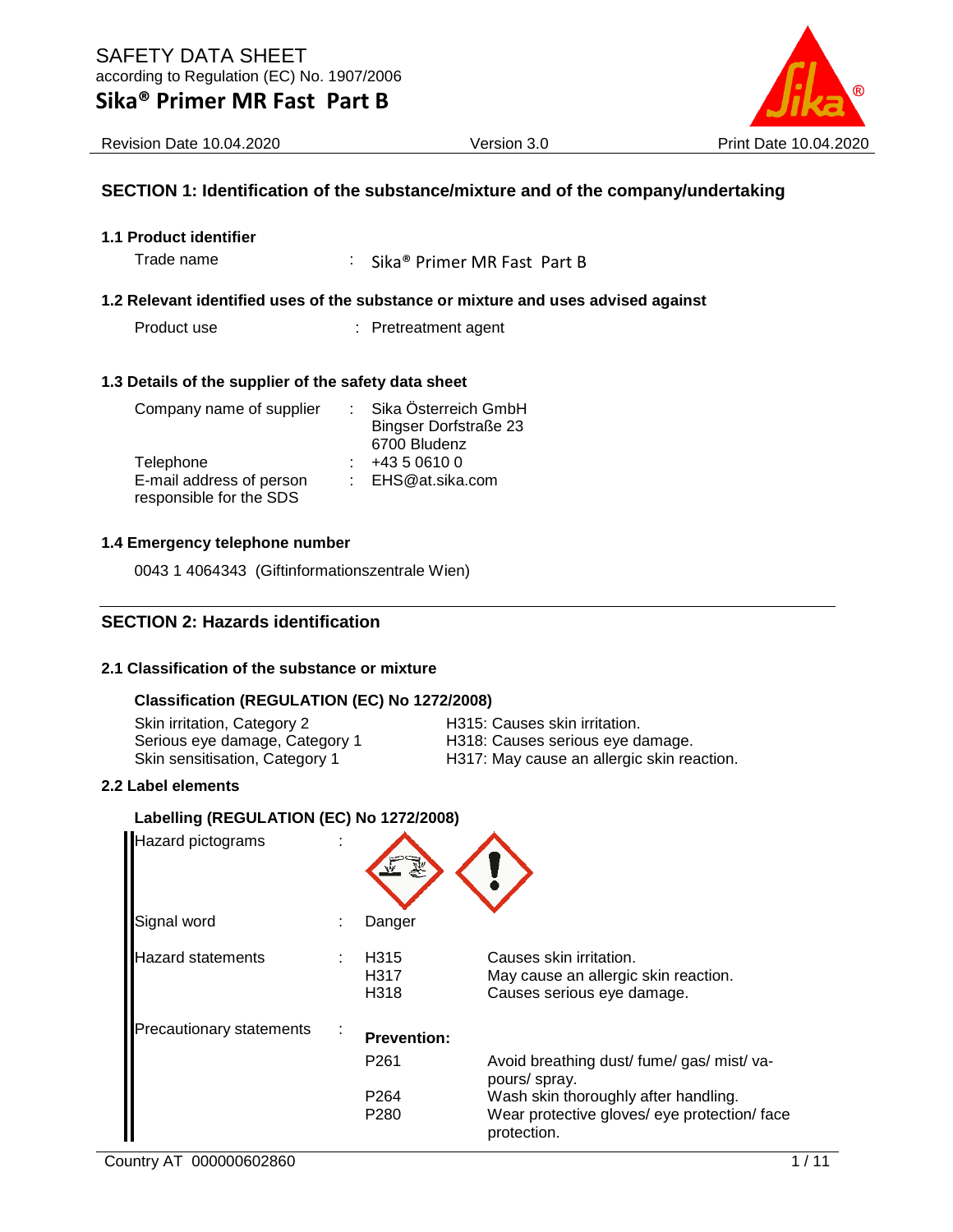# **Sika® Primer MR Fast Part B**



Revision Date 10.04.2020 Version 3.0 Print Date 10.04.2020

| Response:     |                                                                                                                                                                                                                       |
|---------------|-----------------------------------------------------------------------------------------------------------------------------------------------------------------------------------------------------------------------|
|               | $P305 + P351 + P338 + P310$ IF IN EYES: Rinse cautiously<br>with water for several minutes. Remove con-<br>tact lenses, if present and easy to do. Con-<br>tinue rinsing. Immediately call a POISON<br>CENTER/doctor. |
| $P333 + P313$ | If skin irritation or rash occurs: Get medical<br>advice/ attention.                                                                                                                                                  |
| $P362 + P364$ | Take off contaminated clothing and wash it<br>before reuse.                                                                                                                                                           |

Hazardous components which must be listed on the label:

• Copolymer, amin functional

### **2.3 Other hazards**

This substance/mixture contains no components considered to be either persistent, bioaccumulative and toxic (PBT), or very persistent and very bioaccumulative (vPvB) at levels of 0.1% or higher.

## **SECTION 3: Composition/information on ingredients**

### **3.2 Mixtures**

## **Components**

| Chemical name                                                                                               | CAS-No.<br>EC-No.<br><b>Registration number</b> | Classification                                                       | Concentration<br>(% w/w) |
|-------------------------------------------------------------------------------------------------------------|-------------------------------------------------|----------------------------------------------------------------------|--------------------------|
| Copolymer, amin functional                                                                                  | 1312024-58-0<br>Not Assigned                    | Skin Irrit. 2; H315<br>Eye Dam. 1; H318<br><b>Skin Sens. 1; H317</b> | $>= 20 - 25$             |
| Siloxanes and Silicones, di-Me, 3-<br>hydroxypropyl Me, ethers with<br>polyethylene glycol mono-Me<br>ether | 68938-54-5<br>Not Assigned                      | Acute Tox. 4; H332<br>Aquatic Chronic 2;<br>H411                     | $>= 1 - 2.5$             |

## **SECTION 4: First aid measures**

#### **4.1 Description of first aid measures**

| General advice          | ÷ | Move out of dangerous area.<br>Consult a physician.<br>Show this safety data sheet to the doctor in attendance. |
|-------------------------|---|-----------------------------------------------------------------------------------------------------------------|
| If inhaled              |   | Move to fresh air.<br>Consult a physician after significant exposure.                                           |
| In case of skin contact |   | : Take off contaminated clothing and shoes immediately.<br>Wash off with soap and plenty of water.              |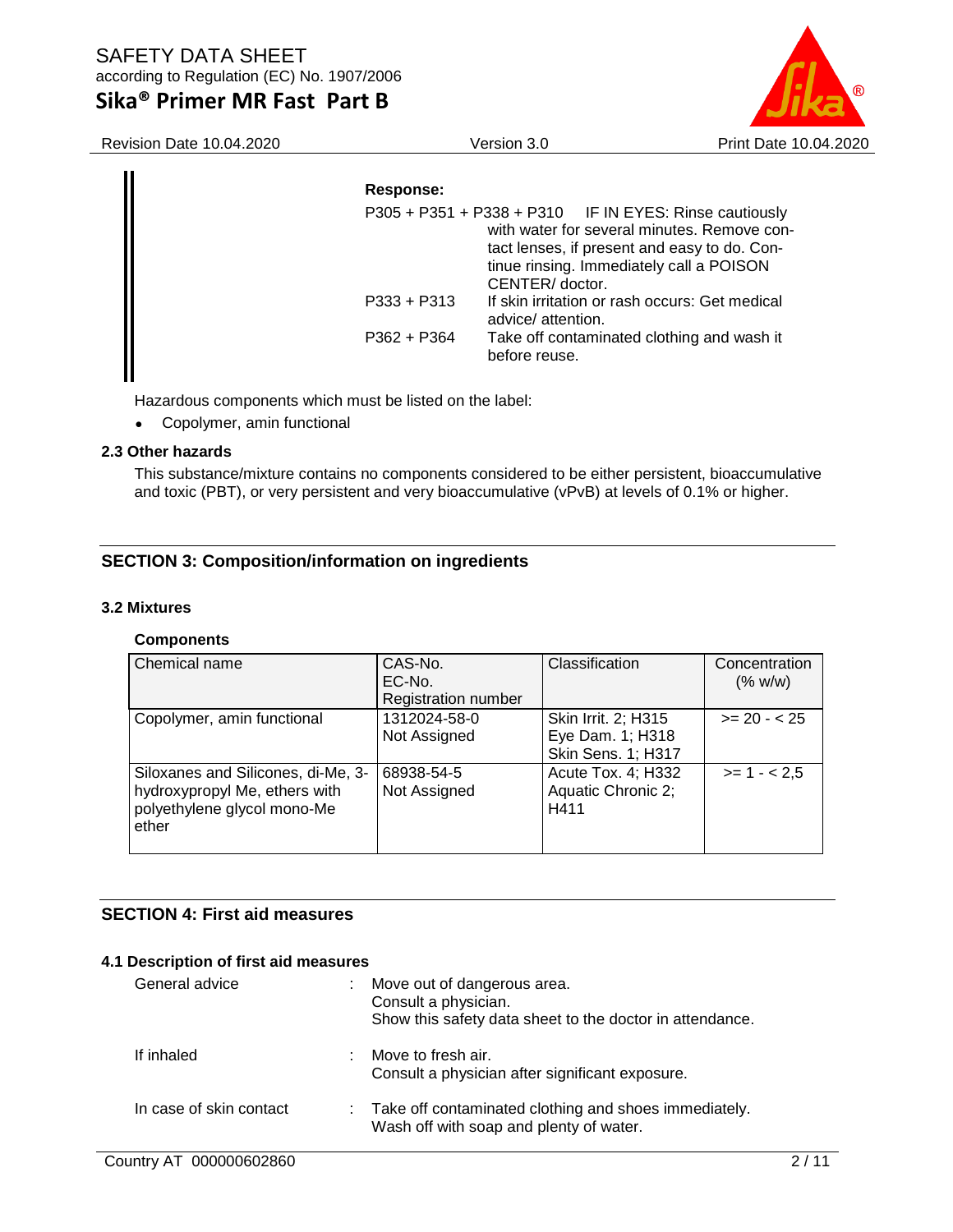# **Sika® Primer MR Fast Part B**



| Revision Date 10.04.2020                                        | Version 3.0                                                                                                                                                                                                                                                                                                             | Print Date 10.04.2020 |
|-----------------------------------------------------------------|-------------------------------------------------------------------------------------------------------------------------------------------------------------------------------------------------------------------------------------------------------------------------------------------------------------------------|-----------------------|
|                                                                 | If symptoms persist, call a physician.                                                                                                                                                                                                                                                                                  |                       |
| In case of eye contact                                          | Small amounts splashed into eyes can cause irreversible tis-<br>sue damage and blindness.<br>In the case of contact with eyes, rinse immediately with plenty<br>of water and seek medical advice.<br>Continue rinsing eyes during transport to hospital.<br>Remove contact lenses.<br>Keep eye wide open while rinsing. |                       |
| If swallowed                                                    | Do not induce vomiting without medical advice.<br>Rinse mouth with water.<br>Do not give milk or alcoholic beverages.<br>Never give anything by mouth to an unconscious person.                                                                                                                                         |                       |
| 4.2 Most important symptoms and effects, both acute and delayed |                                                                                                                                                                                                                                                                                                                         |                       |
| Symptoms                                                        | Allergic reactions<br>Excessive lachrymation<br>Erythema<br><b>Dermatitis</b><br>See Section 11 for more detailed information on health effects<br>and symptoms.                                                                                                                                                        |                       |
| <b>Risks</b>                                                    | irritant effects<br>sensitising effects                                                                                                                                                                                                                                                                                 |                       |
|                                                                 | Causes skin irritation.<br>May cause an allergic skin reaction.<br>Causes serious eye damage.                                                                                                                                                                                                                           |                       |
|                                                                 | 4.3 Indication of any immediate medical attention and special treatment needed                                                                                                                                                                                                                                          |                       |
| Treatment                                                       | Treat symptomatically.                                                                                                                                                                                                                                                                                                  |                       |
| <b>SECTION 5: Firefighting measures</b>                         |                                                                                                                                                                                                                                                                                                                         |                       |
| 5.1 Extinguishing media                                         |                                                                                                                                                                                                                                                                                                                         |                       |
| Suitable extinguishing media                                    | In case of fire, use water/water spray/water jet/carbon diox-<br>ide/sand/foam/alcohol resistant foam/chemical powder for<br>extinction.                                                                                                                                                                                |                       |
| 5.2 Special hazards arising from the substance or mixture       |                                                                                                                                                                                                                                                                                                                         |                       |
| ucts                                                            | Hazardous combustion prod- : No hazardous combustion products are known                                                                                                                                                                                                                                                 |                       |
| 5.3 Advice for firefighters                                     |                                                                                                                                                                                                                                                                                                                         |                       |
| Special protective equipment :<br>for firefighters              | In the event of fire, wear self-contained breathing apparatus.                                                                                                                                                                                                                                                          |                       |
| Further information                                             | Standard procedure for chemical fires.                                                                                                                                                                                                                                                                                  |                       |
| Country AT 000000602860                                         |                                                                                                                                                                                                                                                                                                                         | 3/11                  |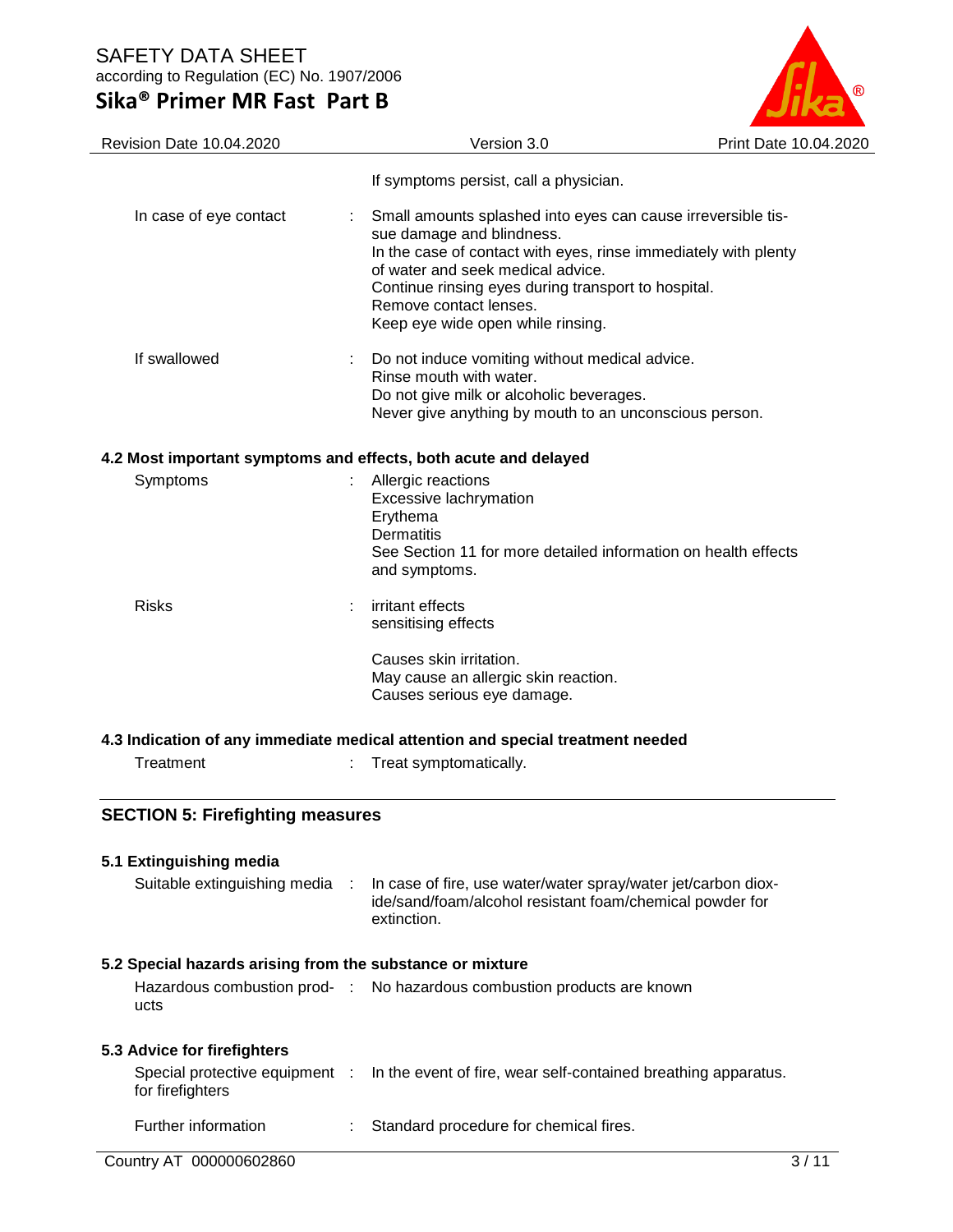# **Sika® Primer MR Fast Part B**

**SECTION 6: Accidental release measures**



Revision Date 10.04.2020 Version 3.0 Print Date 10.04.2020

# **6.1 Personal precautions, protective equipment and emergency procedures** Personal precautions : Use personal protective equipment. Deny access to unprotected persons. **6.2 Environmental precautions** Environmental precautions : Do not flush into surface water or sanitary sewer system. **6.3 Methods and material for containment and cleaning up** Methods for cleaning up : Soak up with inert absorbent material (e.g. sand, silica gel, acid binder, universal binder, sawdust). Keep in suitable, closed containers for disposal. **6.4 Reference to other sections** For personal protection see section 8. **SECTION 7: Handling and storage 7.1 Precautions for safe handling** Advice on safe handling : Do not breathe vapours or spray mist. Avoid exceeding the given occupational exposure limits (see section 8). Do not get in eyes, on skin, or on clothing. For personal protection see section 8. Persons with a history of skin sensitisation problems or asthma, allergies, chronic or recurrent respiratory disease should not be employed in any process in which this mixture is being used. Smoking, eating and drinking should be prohibited in the application area. Follow standard hygiene measures when handling chemical products Advice on protection against fire and explosion : Normal measures for preventive fire protection.

Hygiene measures : Handle in accordance with good industrial hygiene and safety practice. When using do not eat or drink. When using do not smoke. Wash hands before breaks and at the end of workday.

## **7.2 Conditions for safe storage, including any incompatibilities**

Requirements for storage areas and containers : Keep container tightly closed in a dry and well-ventilated place. Containers which are opened must be carefully resealed and kept upright to prevent leakage. Store in accordance with local regulations.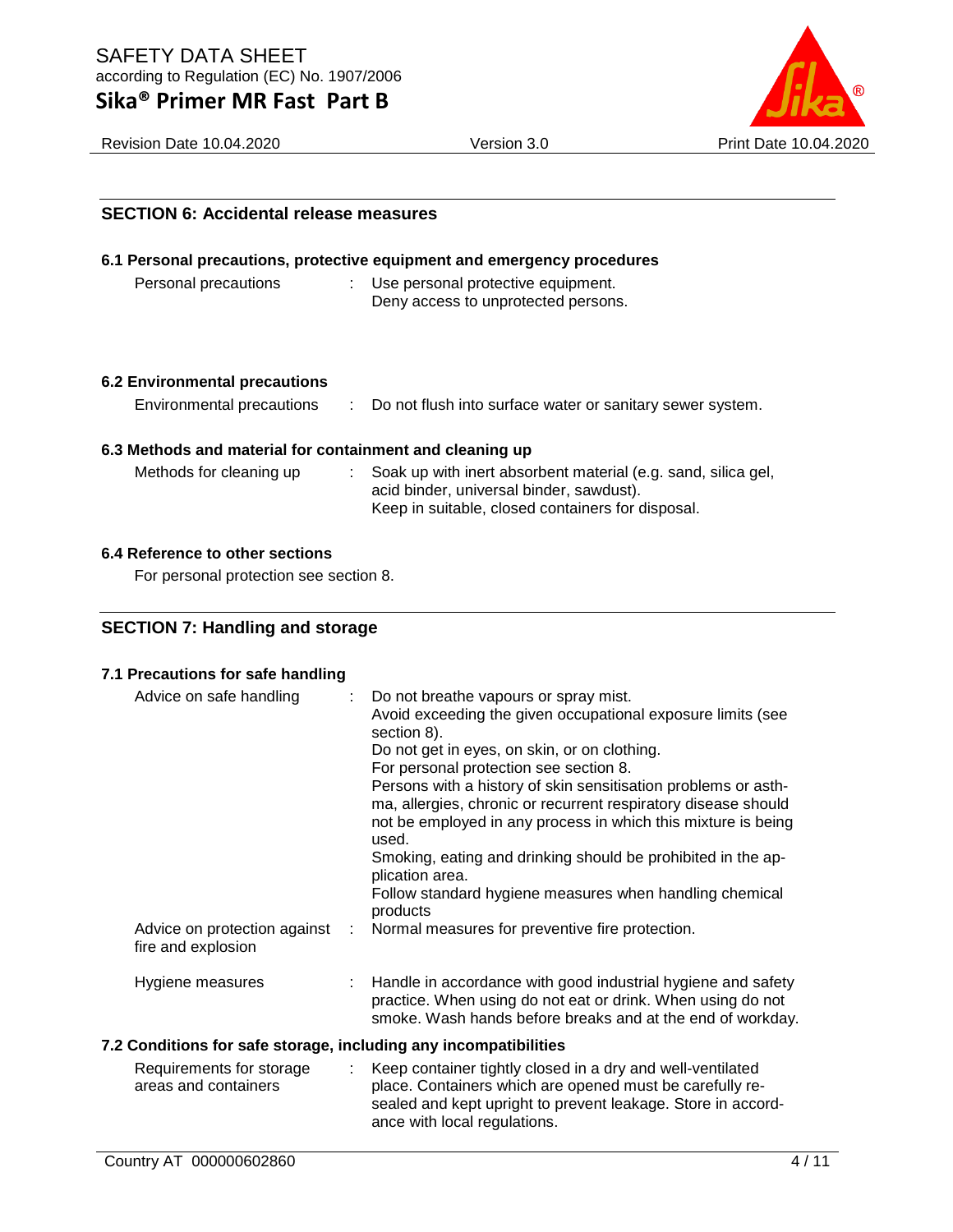# **Sika® Primer MR Fast Part B**



| <b>Revision Date 10.04.2020</b>               | Version 3.0                                                          | Print Date 10.04.2020 |
|-----------------------------------------------|----------------------------------------------------------------------|-----------------------|
| Storage class (TRGS 510)                      | : 10, Combustible liquids                                            |                       |
| Further information on stor-<br>age stability | No decomposition if stored and applied as directed.<br>÷             |                       |
| 7.3 Specific end use(s)                       |                                                                      |                       |
| Specific use(s)                               | : Consult most current local Product Data Sheet prior to any<br>use. |                       |

## **SECTION 8: Exposure controls/personal protection**

## **8.1 Control parameters**

Contains no substances with occupational exposure limit values.

### **8.2 Exposure controls**

| Personal protective equipment          |  |                                                                                                                                                                                                                                                   |  |  |
|----------------------------------------|--|---------------------------------------------------------------------------------------------------------------------------------------------------------------------------------------------------------------------------------------------------|--|--|
| Eye protection                         |  | Safety glasses with side-shields conforming to EN166<br>Eye wash bottle with pure water                                                                                                                                                           |  |  |
| Hand protection                        |  | : Chemical-resistant, impervious gloves complying with an ap-<br>proved standard must be worn at all times when handling<br>chemical products. Reference number EN 374. Follow manu-<br>facturer specifications.                                  |  |  |
|                                        |  | Suitable for short time use or protection against splashes:<br>Butyl rubber/nitrile rubber gloves (0,4 mm)<br>Contaminated gloves should be removed.<br>Suitable for permanent exposure:<br>Viton gloves (0.4 mm),<br>breakthrough time > 30 min. |  |  |
| Skin and body protection               |  | Protective clothing (e.g. Safety shoes acc. to EN ISO 20345,<br>long-sleeved working clothing, long trousers). Rubber aprons<br>and protective boots are additionaly recommended for mixing<br>and stirring work.                                 |  |  |
| Respiratory protection                 |  | : No special measures required.                                                                                                                                                                                                                   |  |  |
| <b>Environmental exposure controls</b> |  |                                                                                                                                                                                                                                                   |  |  |
| General advice                         |  | : Do not flush into surface water or sanitary sewer system.                                                                                                                                                                                       |  |  |

## **SECTION 9: Physical and chemical properties**

### **9.1 Information on basic physical and chemical properties**

| Appearance<br>Colour<br>Odour<br>Odour Threshold | ÷              | liquid<br>yellow<br>pleasant<br>No data available |  |
|--------------------------------------------------|----------------|---------------------------------------------------|--|
| pН                                               |                | ca. 11,23 (20 °C)                                 |  |
| Melting point/range / Freezing<br>------------   | $\sim 10^{-1}$ | No data available                                 |  |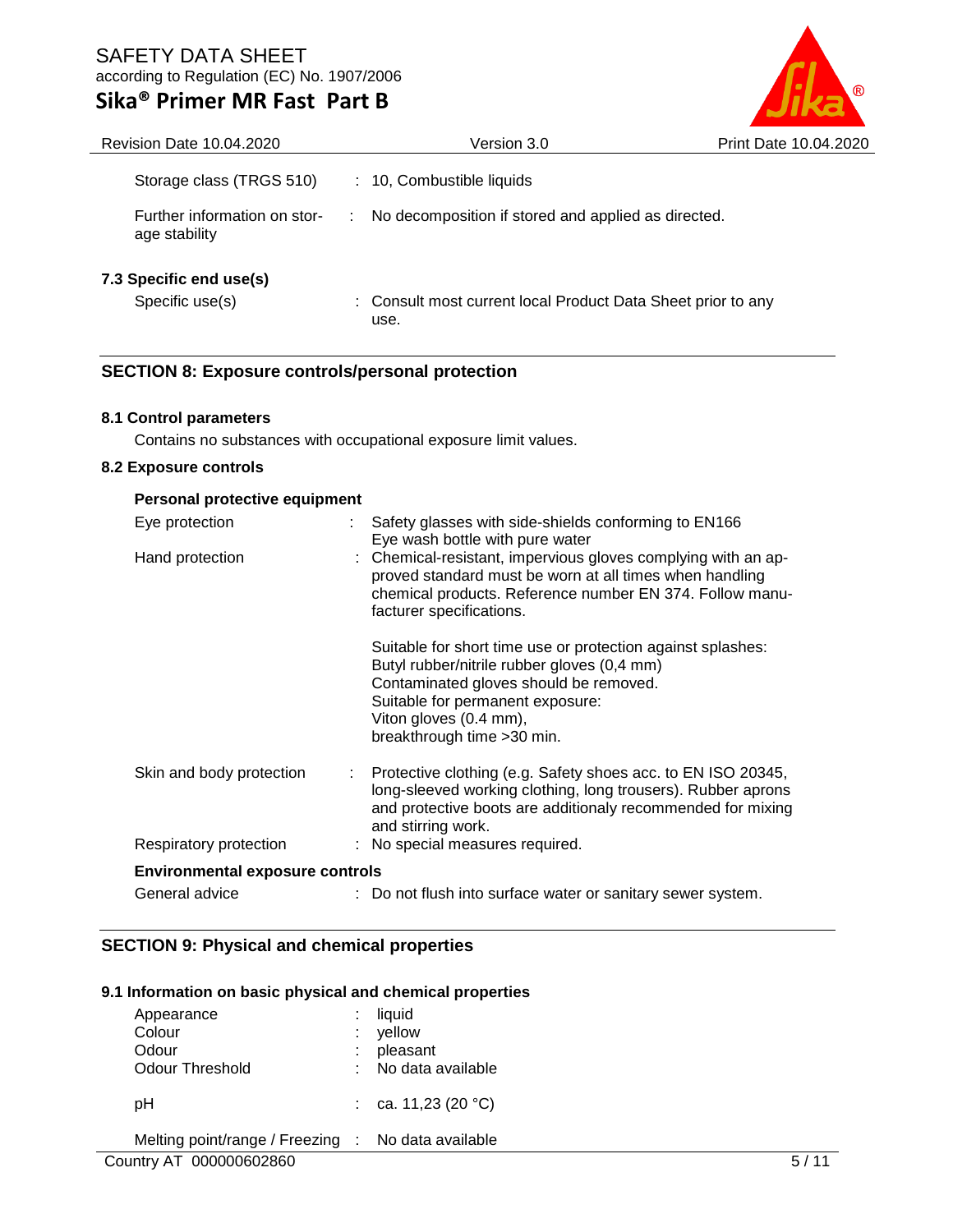# **Sika® Primer MR Fast Part B**



| Revision Date 10.04.2020                                            |                      | Version 3.0                      | Print Date 10.04.2020 |
|---------------------------------------------------------------------|----------------------|----------------------------------|-----------------------|
| point<br>Boiling point/boiling range                                | ÷                    | No data available                |                       |
| Flash point                                                         |                      | ca. 107 °C<br>Method: closed cup |                       |
| Evaporation rate                                                    |                      | No data available                |                       |
| Flammability (solid, gas)                                           | ÷                    | No data available                |                       |
| Upper explosion limit / Upper<br>flammability limit                 | $\mathcal{L}$        | No data available                |                       |
| Lower explosion limit / Lower<br>flammability limit                 | $\ddot{\phantom{a}}$ | No data available                |                       |
| Vapour pressure                                                     | ÷                    | 23 hPa                           |                       |
| Relative vapour density                                             |                      | No data available                |                       |
| Density                                                             | ÷                    | ca. 1,04 g/cm3 (20 °C)           |                       |
| Solubility(ies)<br>Water solubility<br>Solubility in other solvents | $\pm$                | soluble<br>No data available     |                       |
| Partition coefficient: n-<br>octanol/water                          |                      | No data available                |                       |
| Auto-ignition temperature                                           | ÷                    | No data available                |                       |
| Decomposition temperature                                           | ÷                    | No data available                |                       |
| Viscosity<br>Viscosity, dynamic                                     |                      | No data available                |                       |
| Viscosity, kinematic                                                |                      | $>$ 20,5 mm2/s (40 °C)           |                       |
| <b>Explosive properties</b>                                         |                      | No data available                |                       |
| Oxidizing properties                                                |                      | No data available                |                       |
|                                                                     |                      |                                  |                       |

## **9.2 Other information**

No data available

## **SECTION 10: Stability and reactivity**

## **10.1 Reactivity**

No dangerous reaction known under conditions of normal use.

### **10.2 Chemical stability**

The product is chemically stable.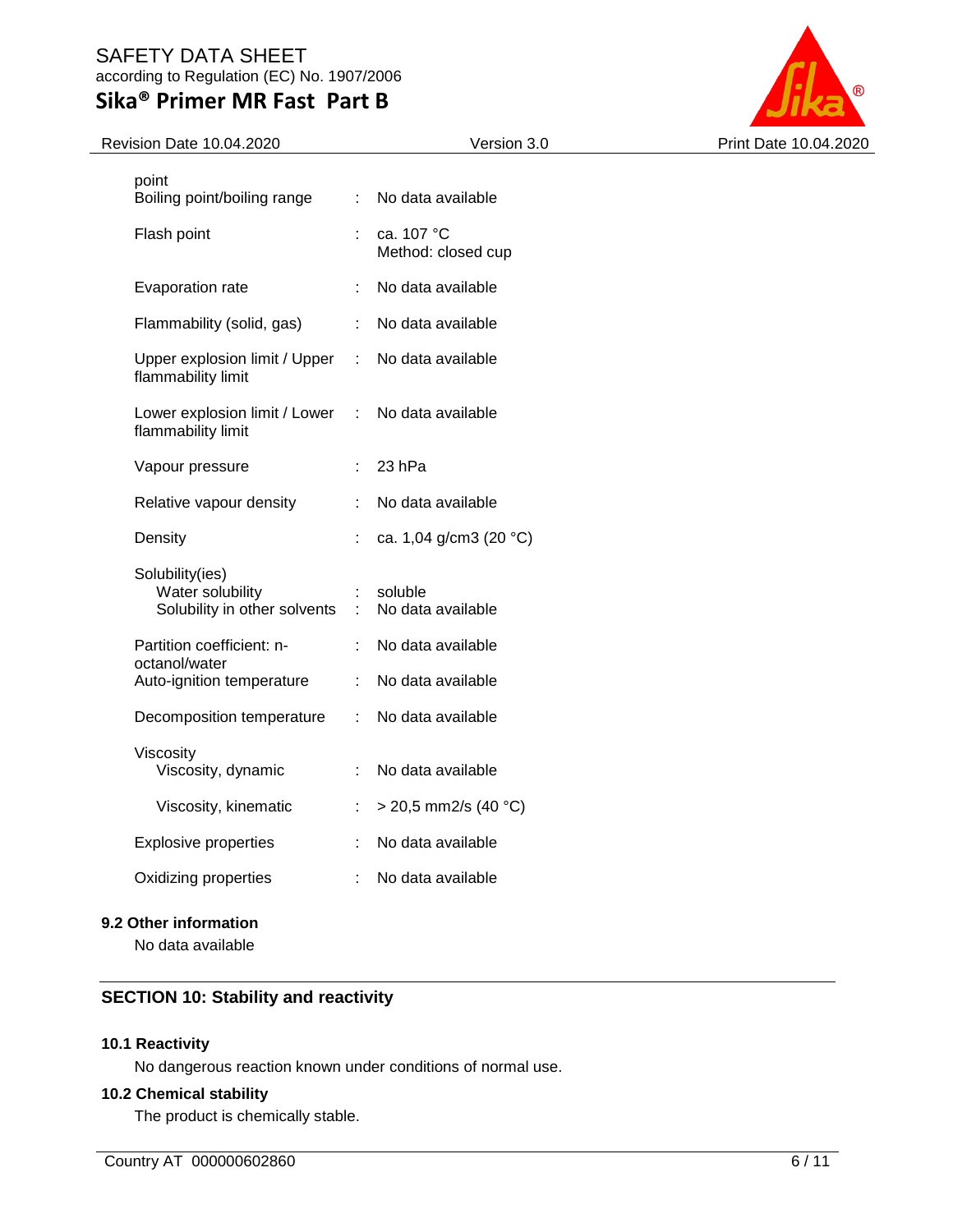| Sika® Primer MR Fast Part B |  |  |  |
|-----------------------------|--|--|--|
|-----------------------------|--|--|--|



| <b>Revision Date 10.04.2020</b>                     | Version 3.0                             | Print Date 10.04.2020 |
|-----------------------------------------------------|-----------------------------------------|-----------------------|
| 10.3 Possibility of hazardous reactions             |                                         |                       |
| Hazardous reactions                                 | : No hazards to be specially mentioned. |                       |
| 10.4 Conditions to avoid                            |                                         |                       |
| Conditions to avoid                                 | : No data available                     |                       |
| 10.5 Incompatible materials                         |                                         |                       |
| Materials to avoid                                  | No data available                       |                       |
| 10.6 Hazardous decomposition products               |                                         |                       |
| No decomposition if stored and applied as directed. |                                         |                       |
|                                                     |                                         |                       |

# **SECTION 11: Toxicological information**

## **11.1 Information on toxicological effects**

## **Acute toxicity**

Not classified based on available information.

## **Components:**

## **Siloxanes and Silicones, di-Me, 3-hydroxypropyl Me, ethers with polyethylene glycol mono-Me ether:**

| Acute oral toxicity       | : LD50 Oral (Rat): $> 2.000$ mg/kg                                            |
|---------------------------|-------------------------------------------------------------------------------|
| Acute inhalation toxicity | : $LC50$ (Rat): 1,08 mg/l<br>Exposure time: 4 h<br>Test atmosphere: dust/mist |

## **Skin corrosion/irritation**

Causes skin irritation.

## **Serious eye damage/eye irritation**

Causes serious eye damage.

## **Respiratory or skin sensitisation**

## **Skin sensitisation**

May cause an allergic skin reaction.

## **Respiratory sensitisation**

Not classified based on available information.

## **Germ cell mutagenicity**

Not classified based on available information.

## **Carcinogenicity**

Not classified based on available information.

## **Reproductive toxicity**

Not classified based on available information.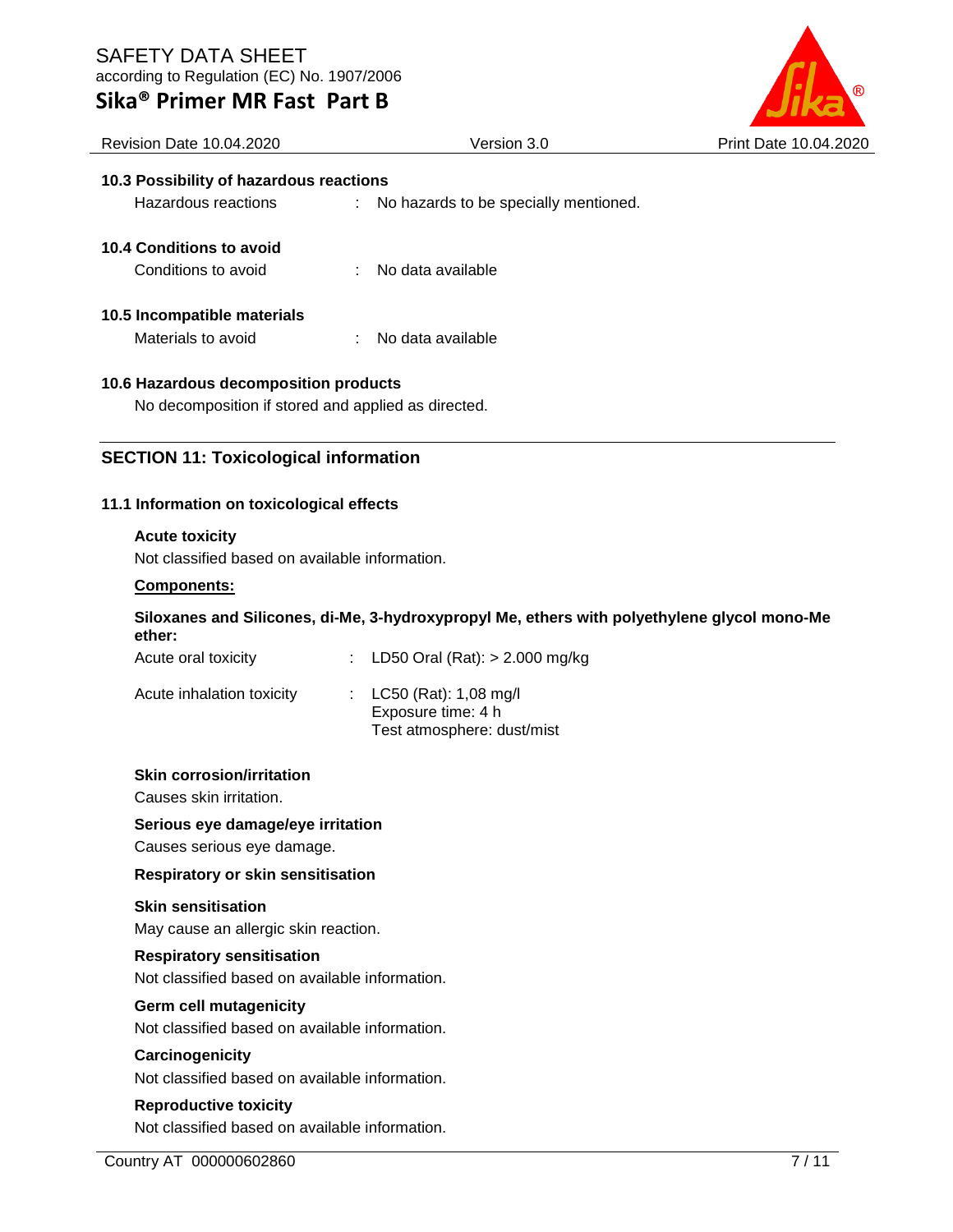# **Sika® Primer MR Fast Part B**



Revision Date 10.04.2020 Version 3.0 Print Date 10.04.2020

## **STOT - single exposure**

Not classified based on available information.

### **STOT - repeated exposure**

Not classified based on available information.

#### **Aspiration toxicity**

Not classified based on available information.

## **SECTION 12: Ecological information**

#### **12.1 Toxicity**

No data available

### **12.2 Persistence and degradability**

No data available

### **12.3 Bioaccumulative potential**

No data available

#### **12.4 Mobility in soil**

No data available

### **12.5 Results of PBT and vPvB assessment**

## **Product:**

Assessment : This substance/mixture contains no components considered to be either persistent, bioaccumulative and toxic (PBT), or very persistent and very bioaccumulative (vPvB) at levels of 0.1% or higher..

### **12.6 Other adverse effects**

| <b>Product:</b> |
|-----------------|
|                 |

| Additional ecological infor- | There is no data available for this product. |
|------------------------------|----------------------------------------------|
| mation                       |                                              |

## **SECTION 13: Disposal considerations**

#### **13.1 Waste treatment methods**

Product **interpolance in the generation of waste should be avoided or minimized** wherever possible. Empty containers or liners may retain some product residues. This material and its container must be disposed of in a safe way. Dispose of surplus and non-recyclable products via a licensed waste disposal contractor. Disposal of this product, solutions and any by-products should at all times comply with the requirements of environmental protection and waste disposal legislation and any regional local authority requirements. Avoid dispersal of spilled material and runoff and contact with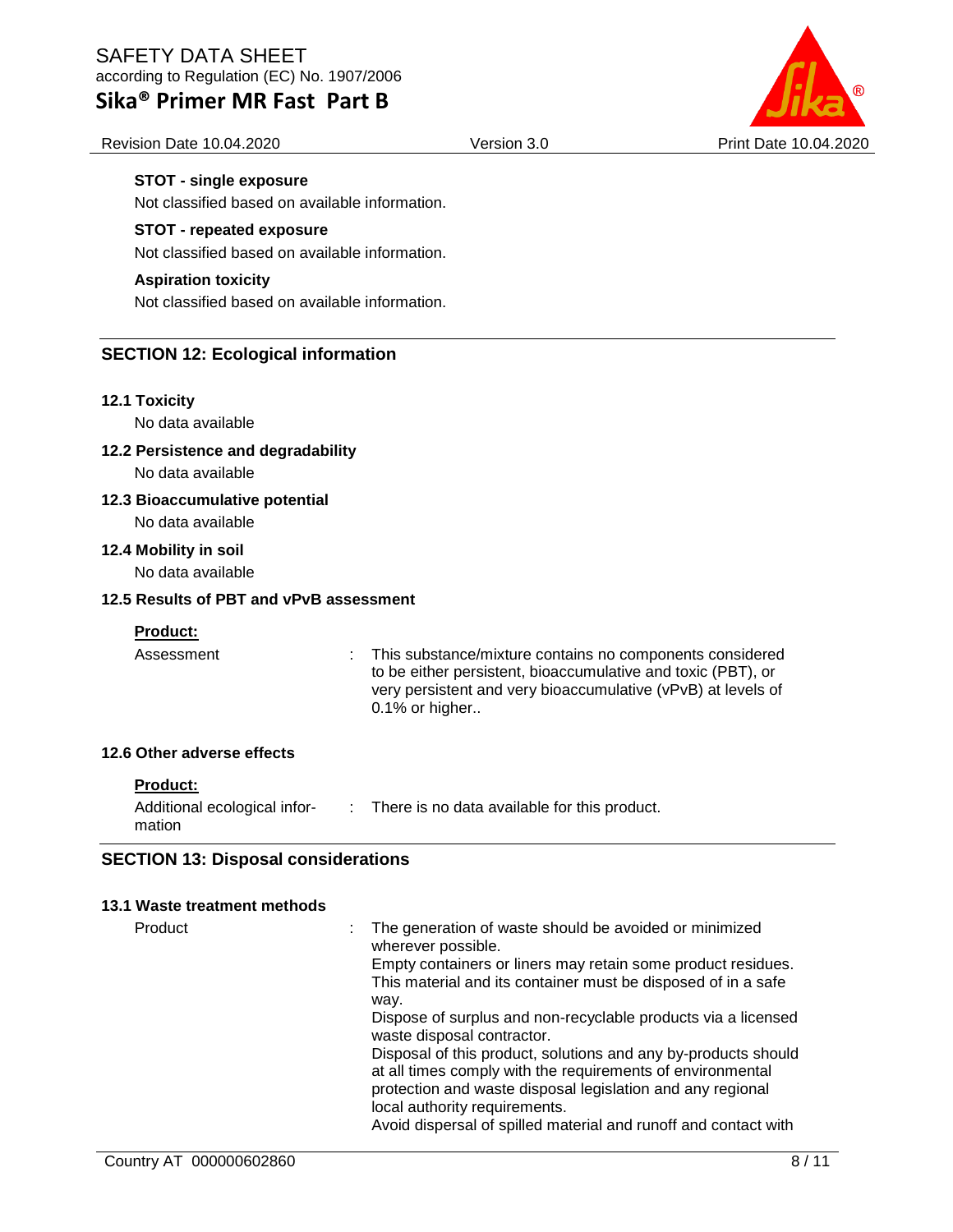# **Sika® Primer MR Fast Part B**



| Revision Date 10.04.2020  | Version 3.0                                                                                                                                                                                                                       | Print Date 10.04.2020 |
|---------------------------|-----------------------------------------------------------------------------------------------------------------------------------------------------------------------------------------------------------------------------------|-----------------------|
|                           | soil, waterways, drains and sewers.                                                                                                                                                                                               |                       |
| Austria - Waste catalogue | $\div$ 55510                                                                                                                                                                                                                      |                       |
| Contaminated packaging    | Completely emptied packagings can be given for recycling.<br>Packaging containing remains of dangerous substances, as<br>well as packagings disposed of remains can be unharmed<br>eliminated in accordance with the regulations. |                       |
|                           | 15 01 10* packaging containing residues of or contaminated<br>by dangerous substances                                                                                                                                             |                       |

## **SECTION 14: Transport information**

### **14.1 UN number**

Not regulated as a dangerous good

### **14.2 UN proper shipping name**

Not regulated as a dangerous good

### **14.3 Transport hazard class(es)**

Not regulated as a dangerous good

#### **14.4 Packing group**

Not regulated as a dangerous good

#### **14.5 Environmental hazards**

Not regulated as a dangerous good

#### **14.6 Special precautions for user**

Not applicable

#### **14.7 Transport in bulk according to Annex II of Marpol and the IBC Code**

Not applicable for product as supplied.

## **SECTION 15: Regulatory information**

### **15.1 Safety, health and environmental regulations/legislation specific for the substance or mixture**

| REACH - Restrictions on the manufacture, placing on<br>the market and use of certain dangerous substances,<br>preparations and articles (Annex XVII) |    | : Conditions of restriction for the fol-<br>lowing entries should be considered:<br>Number on list 3 |
|------------------------------------------------------------------------------------------------------------------------------------------------------|----|------------------------------------------------------------------------------------------------------|
| International Chemical Weapons Convention (CWC)<br>Schedules of Toxic Chemicals and Precursors                                                       |    | Not applicable                                                                                       |
| REACH - Candidate List of Substances of Very High<br>Concern for Authorisation (Article 59).                                                         |    | : None of the components are listed<br>(=> 0.1 %).                                                   |
| REACH - List of substances subject to authorisation<br>(Annex XIV)                                                                                   | ÷. | Not applicable                                                                                       |
| Regulation (EC) No 1005/2009 on substances that de-<br>plete the ozone layer                                                                         |    | Not applicable                                                                                       |
| Regulation (EU) 2019/1021 on persistent organic pollu-                                                                                               |    | Not applicable                                                                                       |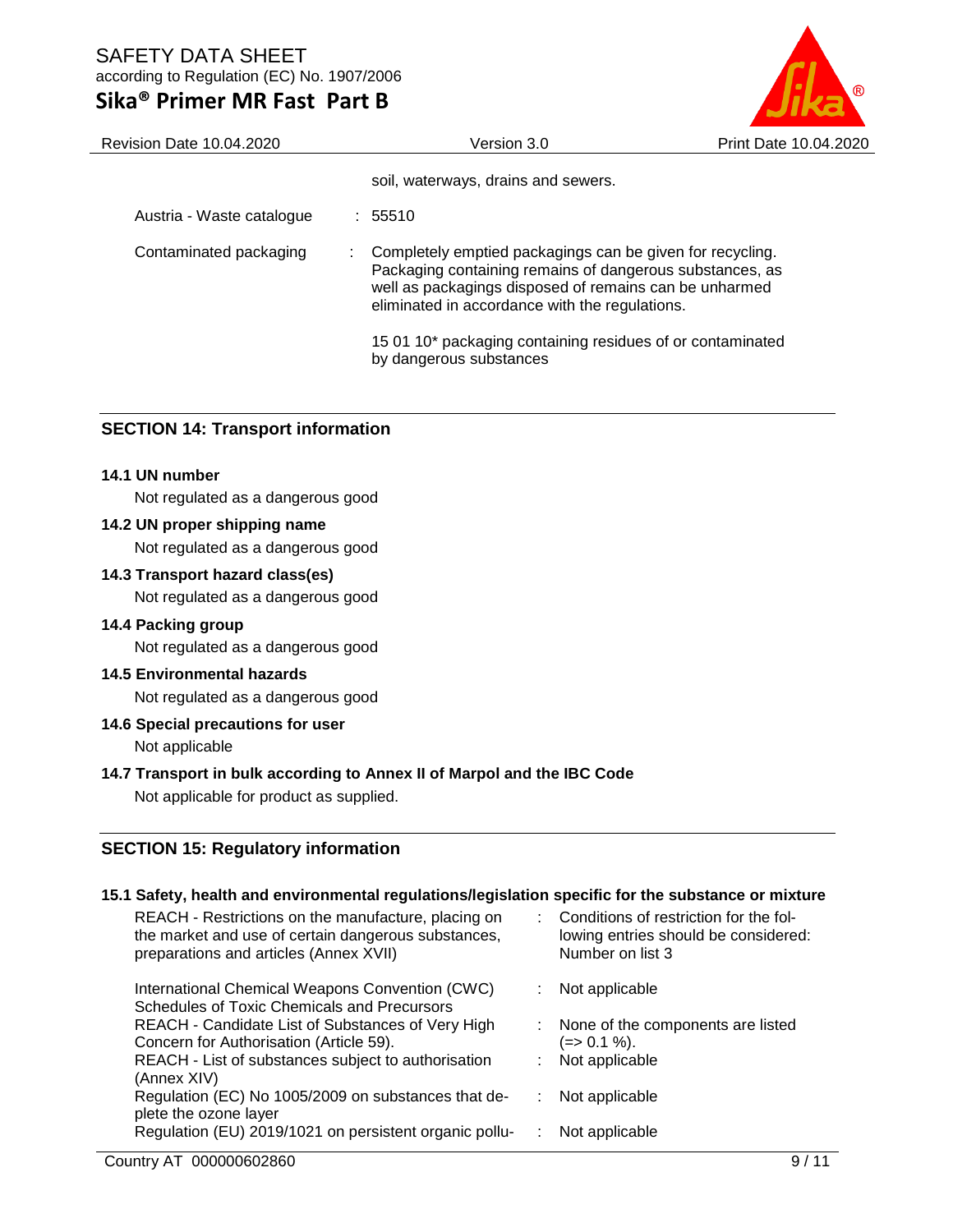according to Regulation (EC) No. 1907/2006

# **Sika® Primer MR Fast Part B**



| Revision Date 10.04.2020                                                                                                                                 | Version 3.0                                                                                                                                                                                                                                                                                                              | Print Date 10.04.2020 |
|----------------------------------------------------------------------------------------------------------------------------------------------------------|--------------------------------------------------------------------------------------------------------------------------------------------------------------------------------------------------------------------------------------------------------------------------------------------------------------------------|-----------------------|
| tants (recast)<br>Regulation (EC) No 649/2012 of the European Parlia-<br>ment and the Council concerning the export and import<br>of dangerous chemicals | Not applicable<br>÷                                                                                                                                                                                                                                                                                                      |                       |
| <b>REACH Information:</b>                                                                                                                                | All substances contained in our Products are<br>- registered by our upstream suppliers, and/or<br>- registered by us, and/or<br>- excluded from the regulation, and/or<br>- exempted from the registration.                                                                                                              |                       |
| Risk classification according :<br>to VbF                                                                                                                | Exempt                                                                                                                                                                                                                                                                                                                   |                       |
| jor-accident hazards involving dangerous substances.                                                                                                     | Seveso III: Directive 2012/18/EU of the European Parliament and of the Council on the control of ma-<br>Not applicable                                                                                                                                                                                                   |                       |
| Water contaminating class<br>(Germany)                                                                                                                   | WGK 2 obviously hazardous to water<br>Classification according to AwSV, Annex 1 (5.2)                                                                                                                                                                                                                                    |                       |
| Volatile organic compounds                                                                                                                               | Law on the incentive tax for volatile organic compounds<br>÷<br>(VOCV)<br>Volatile organic compounds (VOC) content: < 0,01 %<br>no VOC duties<br>Directive 2010/75/EU of 24 November 2010 on industrial<br>emissions (integrated pollution prevention and control)<br>Volatile organic compounds (VOC) content: < 0,01 % |                       |
|                                                                                                                                                          |                                                                                                                                                                                                                                                                                                                          |                       |

## **15.2 Chemical safety assessment**

No Chemical Safety Assessment has been carried out for this mixture by the supplier.

## **SECTION 16: Other information**

| <b>Full text of H-Statements</b>        |                                                             |  |  |
|-----------------------------------------|-------------------------------------------------------------|--|--|
| H <sub>315</sub>                        | Causes skin irritation.                                     |  |  |
| H <sub>3</sub> 17                       | May cause an allergic skin reaction.                        |  |  |
| H318                                    | Causes serious eye damage.                                  |  |  |
| H <sub>332</sub>                        | Harmful if inhaled.                                         |  |  |
| H411                                    | Toxic to aquatic life with long lasting effects.            |  |  |
| <b>Full text of other abbreviations</b> |                                                             |  |  |
| Acute Tox.                              | Acute toxicity                                              |  |  |
| Aquatic Chronic                         | Long-term (chronic) aquatic hazard                          |  |  |
| Eye Dam.                                | : Serious eye damage                                        |  |  |
| Skin Irrit.                             | <b>Skin irritation</b>                                      |  |  |
| Skin Sens.                              | Skin sensitisation                                          |  |  |
| ADR.                                    | European Agreement concerning the International Carriage of |  |  |
|                                         | Dangerous Goods by Road                                     |  |  |
| CAS                                     | <b>Chemical Abstracts Service</b>                           |  |  |
| <b>DNEL</b>                             | Derived no-effect level                                     |  |  |